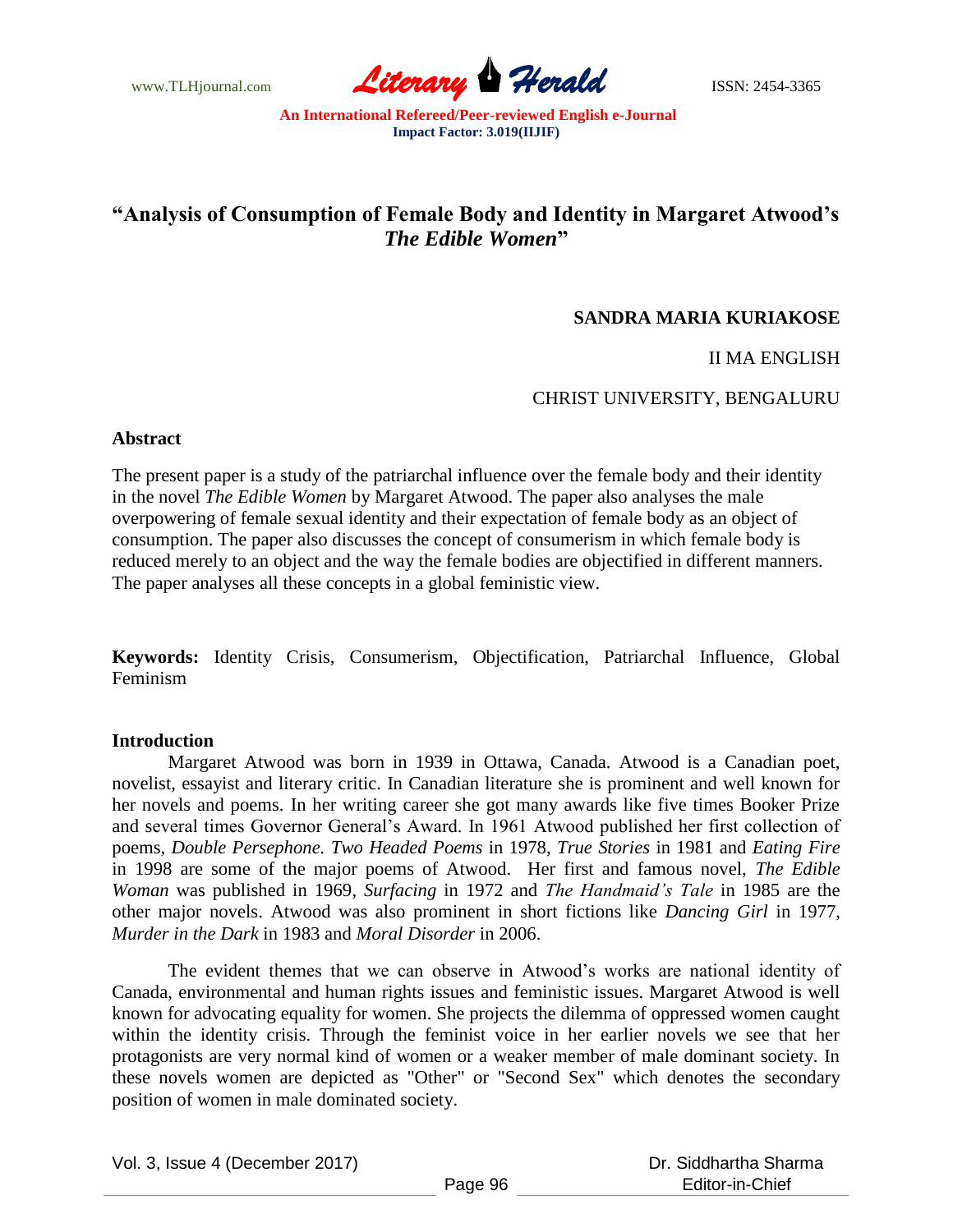www.TLHjournal.com **Literary Perald ISSN: 2454-3365** 

The novel *The Edible Women* is well known for its feministic notion. It revolves around the life of a young Canadian woman, Marian, who struggle with the society, with her fiancé and food. The novel is about different types of struggles faced by women and their relationships with men, society, food and its consumption. By the end of the novel, Atwood portrays women as a symbol of revolt and resistance. The novel depicts feministic issues and questions the contemporary society through feministic ideas by exploring the theme of sexual identity crisis and consumerism. The thematic concern of the novel is the consumption of female body.

*The Edible Women* was finally published in 1969, four years after it was written and during the rise of feminism in North America. Many critics of the time assumed the work as a product of feminist movement. But Atwood herself viewed the work as proto feministic rather than feministic, as there was no women"s movement when she wrote the work, during which the society was male dominated. Thus the work is considered to be in the second phase of feminism. The work assumed to bring changes within the society and culture. In effect the book seems more contemporary in its tone. So those who claim as post feminists can consider this as a work of post- feminist era.

As feminism is a literary movement claiming for equal rights for women, it also identifies the elements that are oppressive and suggest resolutions. Feminists recommend woman to fight for their rights and express their feelings. Feminism as a movement went through different phases. Each phase focuses on various feministic issues that need alternatives. By the end of third wave feminism, the movement has entered into a new era of post feminism that includes several other feminist's theories like global feminism. In a global perspective with feministic ideas, we could approach Atwood"s *The Edible Woman,* on its thematic concerns like consumerism and identity crisis.

Feminist Theories and its Thematic Aspects

Feminism is a term given to political movements and ideologies that share a common goal to defines, establish and achieve equal political, economic, cultural, personal and social rights for women. It is a call for liberation of women from every oppressions and gender based discriminations. The movement also aims to provide freedom and self-promotion for deprived women who were denied opportunities and equality with men. The phenomenon of twentieth century put the awareness that patriarchal society with its structure is indifferent to women"s freedom and their discrimination is culturally constructed. The society always tried to keep them subjugated in order to establish the patriarchal power and authority. Thus the movement started for establishing equal opportunities for women in education and employment.

In the book, *"Contemporary Literary Criticism",* Dr. Sharad Rajimwale, traces prominent figures and their works, like, John Stuart Mill's (1806-1873*) "The Subjection of Women*"(1896) is a book that reveals the injustice in keeping women oppressed by the social constructions. Mill believed that 'the liberation of the individual is absolutely necessary for the development of the society (54). The next figure introduced by Rajimwale was Mary Wollstonecraft (1750-1797) and with her work *"A Vindication of Rights of Women"*(1792). According to Rajimwale, Mary Wollstonecraft "crusades for the emancipation of women, devoted all her life and energies to protest against institutions that crushed women's identity." (55). Wollstonecraft argued that

Vol. 3, Issue 4 (December 2017)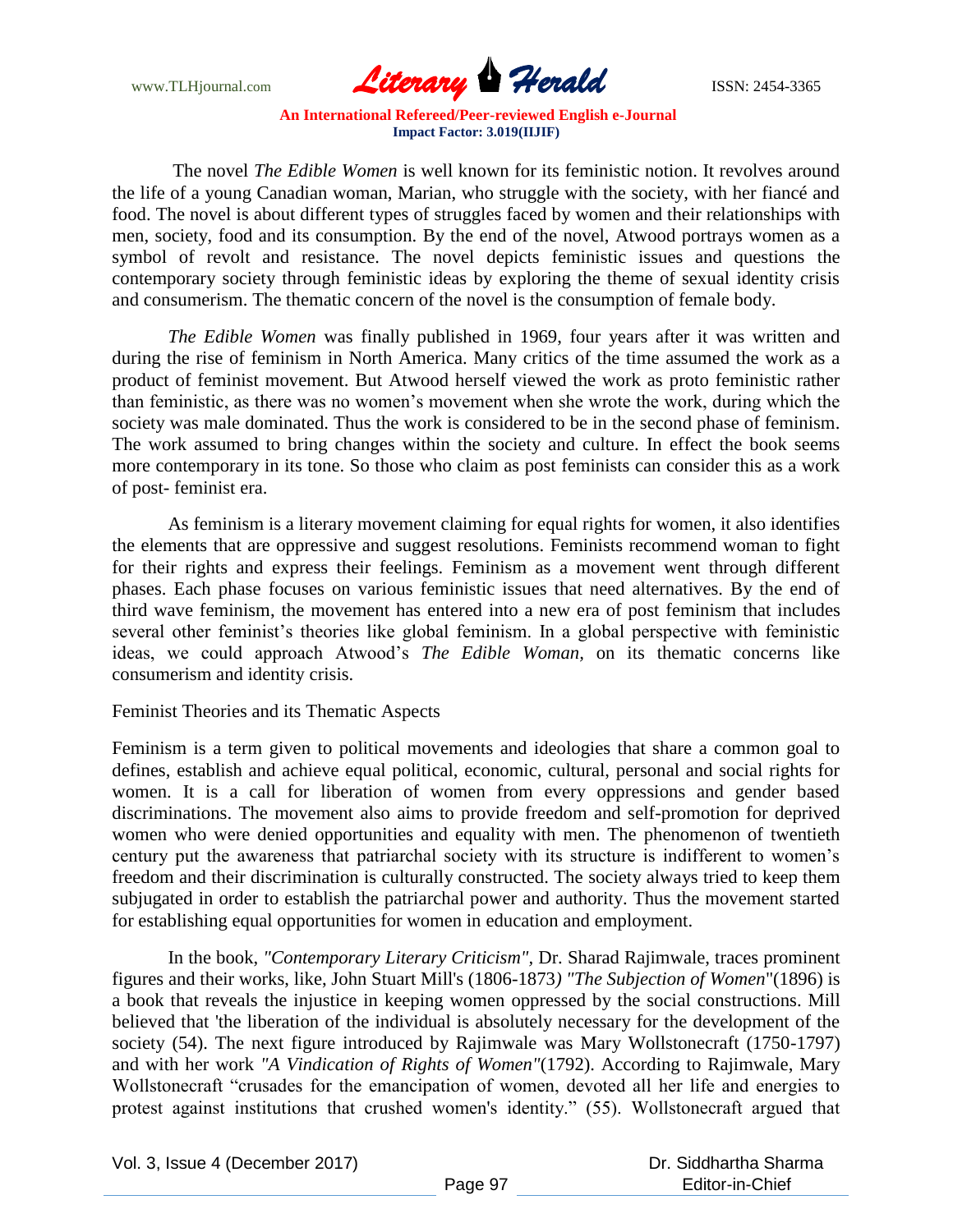www.TLHjournal.com **Literary Herald Herald ISSN: 2454-3365** 

women were exploited and victimized and much concerned about their rights and education that they must fight to possess. Next, Rajimwale introduced Virginia Woolf's *"A Room of One's Own"* as third significant work. Wool's book represents the idea that 'there is something wrong with society's treatment of women'(55). Her book pointed out the deep sense of being excluded, alienated and marginalised which becomes the prominent theme of 1960's.

Feminist theories begin from feminist movements which aims to understand the nature of gender equality by observing women's social roles and it began to respond through feminist activities. These activities get into different waves of feminism to bring up its varying intensity in different centuries. First wave feminism spans from seventeenth to early twentieth century. As women were still denied the right to vote, suffrage was still an ongoing struggle in many parts of the world. Though the first wave focused on women's right to gain the status as a human being with full civil, intellectual, social, economic and legal rights. In our near history women were not considered to be fully human and rational. When contemporary feminists account equal intellectual and educational rights, culture claims woman as less than fully human. Mary Wollstonecraft was an eighteenth century feminist who argued for full humanity of women and their moral personhood. Through her work *"A Vindication of the Rights of Women",* she tried to expound the equality of the sexes. Wollstonecraft also explored that by excluding women from the development and practice of rationality, women were treated as less human. She also argued that women must act courageously to become fully human and to attain the same status as men. Women's suffrage, other legal equality, liberation from slave labor, equal opportunity in employment and equal wages were the economic concern of the movement. So, the first wave focused on gaining political, legal and economic status whereas second wave put emphasis on other sources of oppression.

By the chorological account of the waves the second wave begins between 1948 and 1960 and peaks from 1960 until the early 1990's. Many sexual oppressions are unable to resolve by acquiring. Rights through equal treatment. Second wave feminism includes aspects of women's physical existence or experience. It is also a search for solidarity among all women in the experience of oppression. The second wave tried to address all aspects of women's oppressed experience and extends women's bodily experience in culture and society and an analysis of oppression. This creates a new understanding of the body, morality, subjectivity and identity of females.

In the book *"Feminism",* Sally j. Scholz refer to beauvoir 's book *"The Ethics of Ambiguity"* (1947), to point out that freedom is a central value and it should be opened for oneself and others. It argues to promote liberation for women and shows it is a very complex achievement. The second part of the book provides an account of women's situation as oppressive. In the work Beauvoir explores the cultural myths that surround women, motherhood, feminine sexuality and many other aspects of women's lives. Scholz argued that according to Beauvoir "Women has been defined as Other" (68). Here, she tries to figure out the view that man is the 'one' or the norm and woman is the 'other' i.e., men create the margins of the 'feminine' to maintain the oppression of women. Scholz again refers to Beauvoir's *"The Second Sex"* and suggests that, "One is not born, but rather becomes a woman". (69). She also argues that woman must see herself as a subject just like man and never as an object.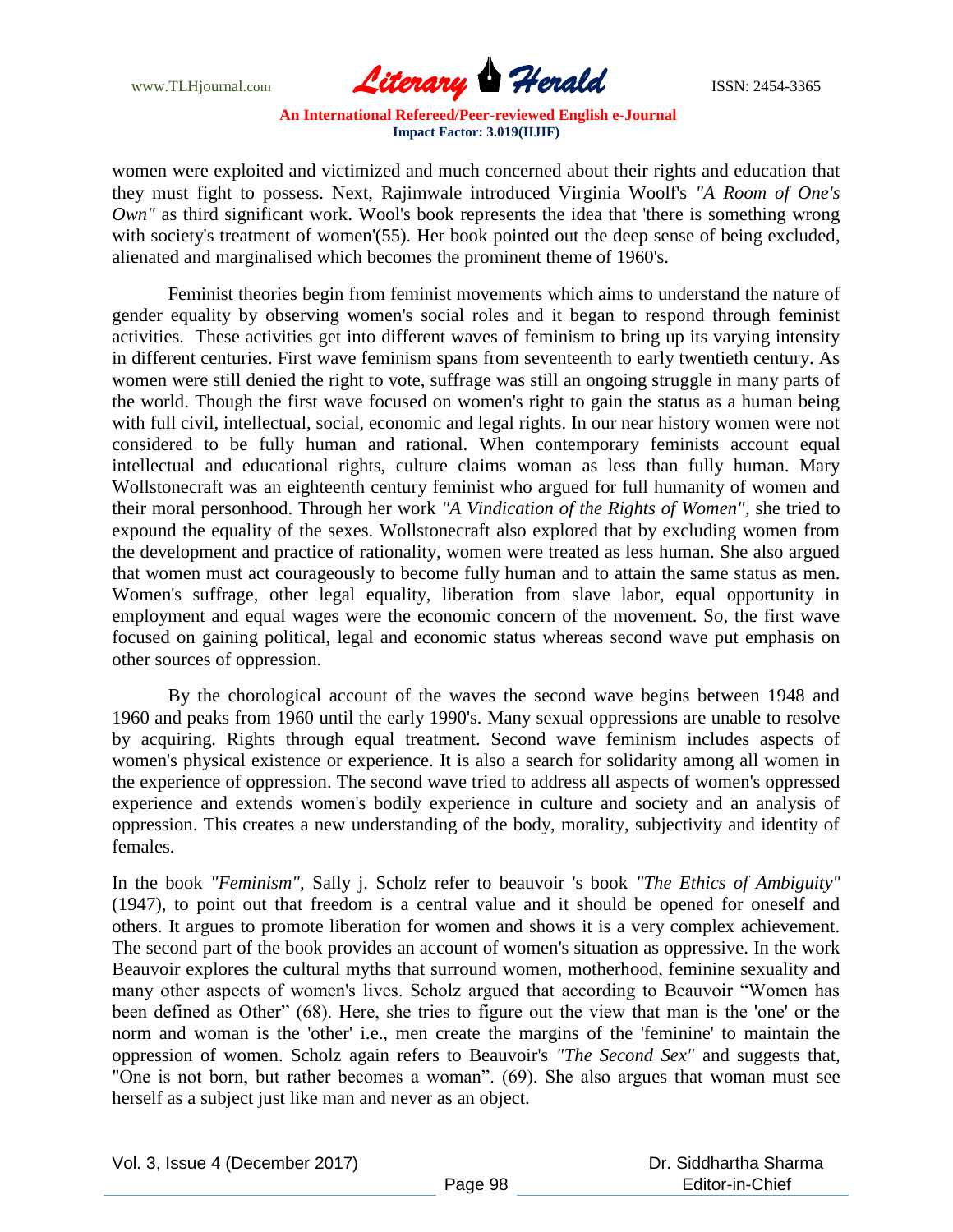www.TLHjournal.com **Literary Herald Herald ISSN: 2454-3365** 

One of the central theme that comes under second wave feminism is "Embodiment". There are certain issues in second wave feminism like eating disorders, female sexuality, sexual violence, standards of beauty and also bodily behaviours. Scholz, in her book, "Feminism", pinpoints embodiment as a theme which has its roots in an age old philosophical problem, that is, the relationship between the mind and the body. She explains that mind and body are two different substances as the mind is not extended that cannot be controlled and the body is extended substance which can be controlled. Embodiment as a feminist concept shows how one lives in one's body. It discloses that women's bodies are the subject of much social control. Some feminists criticize eating disorders as resulting from women"s alienation from their bodies. Scholz also stated that the concept of body as alien or "other" which has similarity with Beauvoir's concept of others. Feminist studies female sexual pleasure, how they get reduced to an object for reproduction and how they experience embodiment which leads to alienation.

Third wave of feminism starts in the mid 1990"s. Third wave feminism explores new forms of theory and new waves of implementing feminism. This wave of feminism accounts the structure of consciousness, language and other new strategies for social change. It also involves some creative uses of culture and focused on women centred political theory rather than depending on masculine theories. (Scholz,7).

According to Scholz , "some feminists argue that we have reached in a fourth wave that focuses on women"s physical accomplishments and possibilities. Many other critics called it as "post feminism" in which feminist ideas of women's power are used to market products." (7). As some argued that we are in a post-feminist era, which mean either feminism is obsolete or neglected and thus women are no longer oppressed. It means the term "feminism" might be suitably altered to term as "humanism". Post-feminist claims woman to manipulate power and take the control. (12). If feminism is neglected or unused, then it should be effort fully achieved to avoid sexual objectification of women. In post feministic era, feminism is understood as multiple, plural and varied and got wide variety of thought across the globe (8). Feminist continue to fight for legal rights and they have movements around the globe. They tried to point out issues to get solved and to view it in a global perspective. One of the feminist theory which included in the post feministic era is "global feminism".

According to Scholz in her work "*Feminism*", global feminism took a task of unifying feminists to work without considering cultural differences. The primary task of global feminism is that careful criticism of societies other than theirs. The global feminism aims to build bondage between women across the globe on collective political commitments to change social conditions (133). Susan Mollar Okin who suggested and argued for promoting global feminism all over the world. Even when global feminists found class, cultural, religious and ethnic differences among women, they found commonality in political sphere of action. The key concepts in global feminist theory are human rights, coalition or solidarity and empowerment (133-134). Global feminism looks at female issues in a global perspective. Consumerism is an issue that requires a feminist consciousness in global perspective. Global feminists take this political project by considering the effects of purchases on women across the globe (135). By considering the female body as a commodity, there it violates the human rights towards women. Human trafficking as an illegal trade of human beings like prostitution and domestic slavery (147), are also against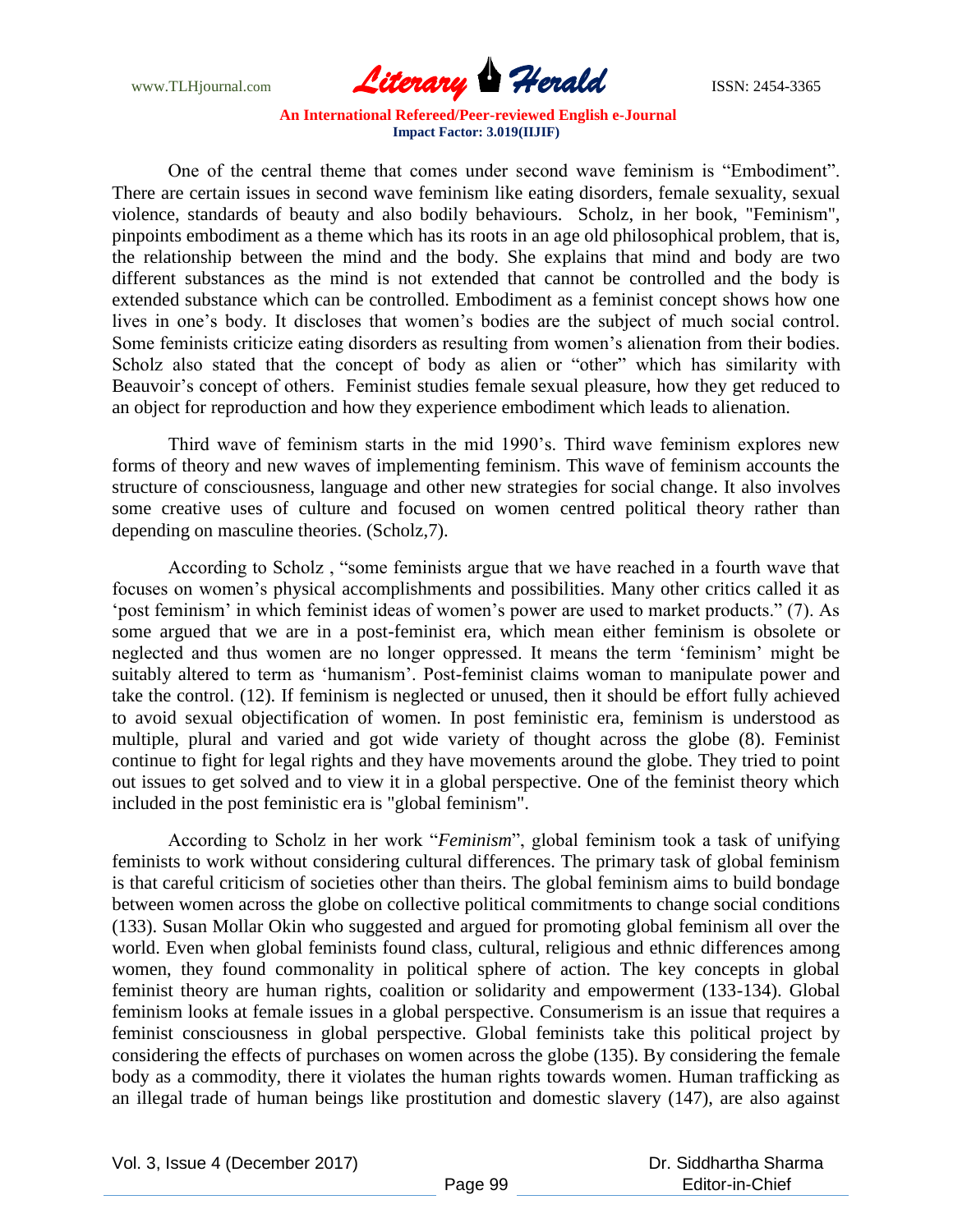www.TLHjournal.com **Literary Herald Herald ISSN: 2454-3365** 

human rights. By curing the ailment of commoditization of female body, it promotes human rights and establishes liberation. Empowerment is another concept of global feminism that achieves through the victimization of oppression by understanding one"s own power in them (135). Through empowerment global feminism extends human rights to women to obtain full legal status from the present status of sex and gender violations (136). The global feminists address numerous issues to advance women"s rights and to challenge sexist or patriarchal structures across the world.

## Patriarchal Influence Over Female Body and Identity

According to the editors of the journal *"Questions-Feministes",* "It is...dangerous to place the body at the centre of a search for female identity, the themes of otherness and of the Body merge together,..." (Sushama 141). In the novel *"The Edible Woman",* Atwood portrayed Marian McAlpin the central character. Marian tries to compare her life with other women and society around her. Atwood employed first person narrative in the first part of the novel and gradually it changes to third person narrative in the second part. This change shows the passivity of Marian. After accepting Peter's proposal, Marian subjects herself to Peter's desires which disunites her personality. After Marian's engagement with Peter, she identifies herself with things (food) that can be consumed thus she totally undergoes personality split and loses her appetite. Gradually she identifies her passiveness in relationship with people around such as Peter and Duncan. By the end of the novel, in the third part Atwood again employed a first person narrative to show the integration of Marian's personality. This indicates that Marian has identified her true self.

In the book*, "Feminine Psyche: A Post Modern Critique"* Neeru Tandon refers to Chesler, that, it is her madness that she, "gives birth to...herself anew" (89). It is clear that Marian rejects her passivity and refuses to be a victim by the end of the story. As a woman Marian changed from a traditional and lost woman to bold, conscious and rebellious woman. Neeru Tandon refers to again Sharon R. Wilson, to suggest that "by making, decorating, serving and consuming the cake-woman image; Marian announces, to herself and others, that she is not food". (89).

Atwood has clearly represented the restricting codes set in female life by the male supremacy in a patriarchal society. This patriarchal society actually tried to destroy the potential of women by questioning the mental and physical capabilities of women. Now women has entered into a crisis as, if they want to secure their space as a woman in male society, then they have to prove their utility to men. If we could see that women silently adopt the passive roles in the male society, the it shows that women find it difficult to escape from the clutches of patriarchy. So Atwood suggests through Marian that, every woman should recognize herself in her life.

The novel depicted that Canadian society they gave an upper hand status to men, and women were given a lower status. Here, the roots of gender discrimination are highlighted. The novel reflects the life of men and women in the 1960's. During this period men and women were unequally treated in their personal and professional life. Women were paid less for the same work done by men. By observing Marian's professional life, it is clear that the privileges are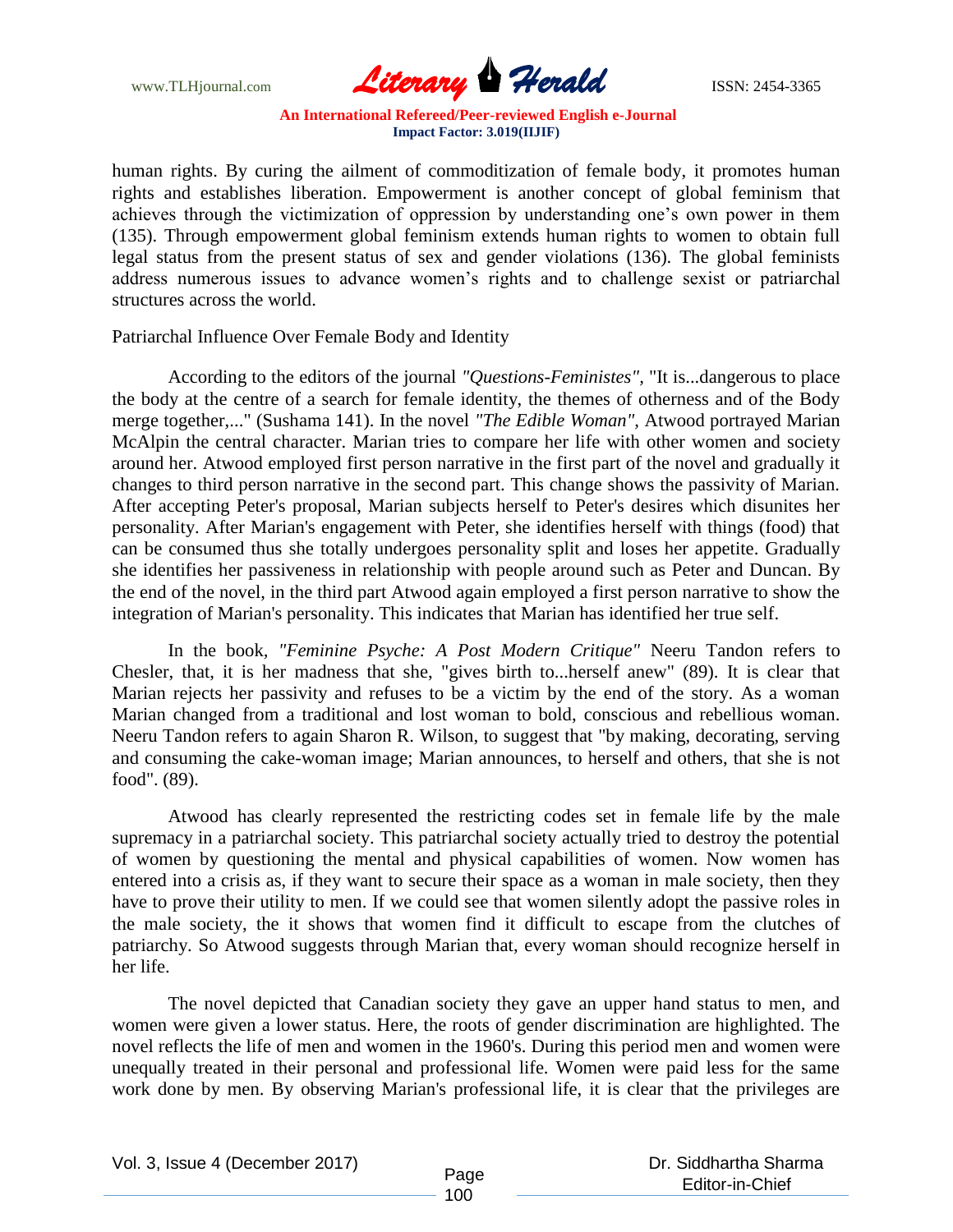www.TLHjournal.com **Literary Herald Herald ISSN: 2454-3365** 

given to men while that are neglected for women. In the company the top most position or the top floor of the office buildings were given to male employees whereas machines and their operators were given the bottom floor. Also, the women who are the least important category are working for low payment. As Marian came to know about her future career in the company, she refuses to become a department assistant like Ms. Bogue. The upper layer was meant for men whereas women were put to secondary status in professional life even though she dedicates full potential in her profession.

By Marian's refusal to her company's position, she rejects the idea of living a degenerated or demarcated life. By being a female, she cannot live a humiliated life. This is her first step of rejection. Marian also refuses to accept the life of three office virgins. According to Marian, the life of these virgins have no meaning, as they want to enjoy their life by dressing up in an feminine way and by wearing heavy make ups to impress others. They also want to remain virgins before their marriage. But Marian wants to avoid the idea of exposing herself to attract others.

In the first part of the novel *"The Edible Woman"*, Atwood depicts Marian's attitude towards Clara's life. In the novel, Marian speaks about Clara's present condition in her family as, "the babies had been unplanned: Clara greeted her first pregnancy with astonishment...second with dismay,...Clara simply had no practicality, she wasn't able to control the more mundane aspects of life..."(Atwood 33-34).

Here, Marian tries to relate her life with Clara, her old friend. Through Clara, Marian explores the meaning of womanhood and motherhood. Clara bears many children after her marriage. Marian amazed at her frequent multiple pregnancy periods. Clara appears to find fulfilment through motherhood. But Marian cannot accept this aimless life of Clara. The reproductive role of her friend actually disturbs Marian, because for her the role of a female as a reproductive machine is unimaginable. For Marian, a woman is more than a reproductive apparatus. A woman cannot be reduced to a breeding animal. Marian refuses the idea of a woman to give up for the demands of their bodies.

In the book "*Thinking Feminist: Key Concepts in Women's Studies*"; the editors Richardson and Robinson refers to Christine Delphy and suggests that "thus it is men's exploitation of women's reproductive and productive activities in the household which is the main form of women's oppression. Patriarchal exploitation is therefore seen as' the common, specific and main oppression of women''. (56). Here male supremacy over female body made her to lead an aimless life, just as a body to bear and breed children. Marian considers such role of a woman (like Clara) as irresponsible and vulnerable.

Marian finds, Ainsely, who is an example of exploiting female. Ainsely represents those women who want to become a single parent for her child. According to Ainsely, there is no meaning for marriage but at the same time she wants to become a mother. She doesn't want a father to claim a upon her child. She has no faith in the institution of marriage, so she utilizes Len Shank for her purpose. But later in a counselling seminar, when Ainsely came to know about the importance of the role of a father in the growth of a child and when she also realizes that her baby will bear the label as an illegitimate child. Hence, she forced him to marry her.

Vol. 3, Issue 4 (December 2017) Page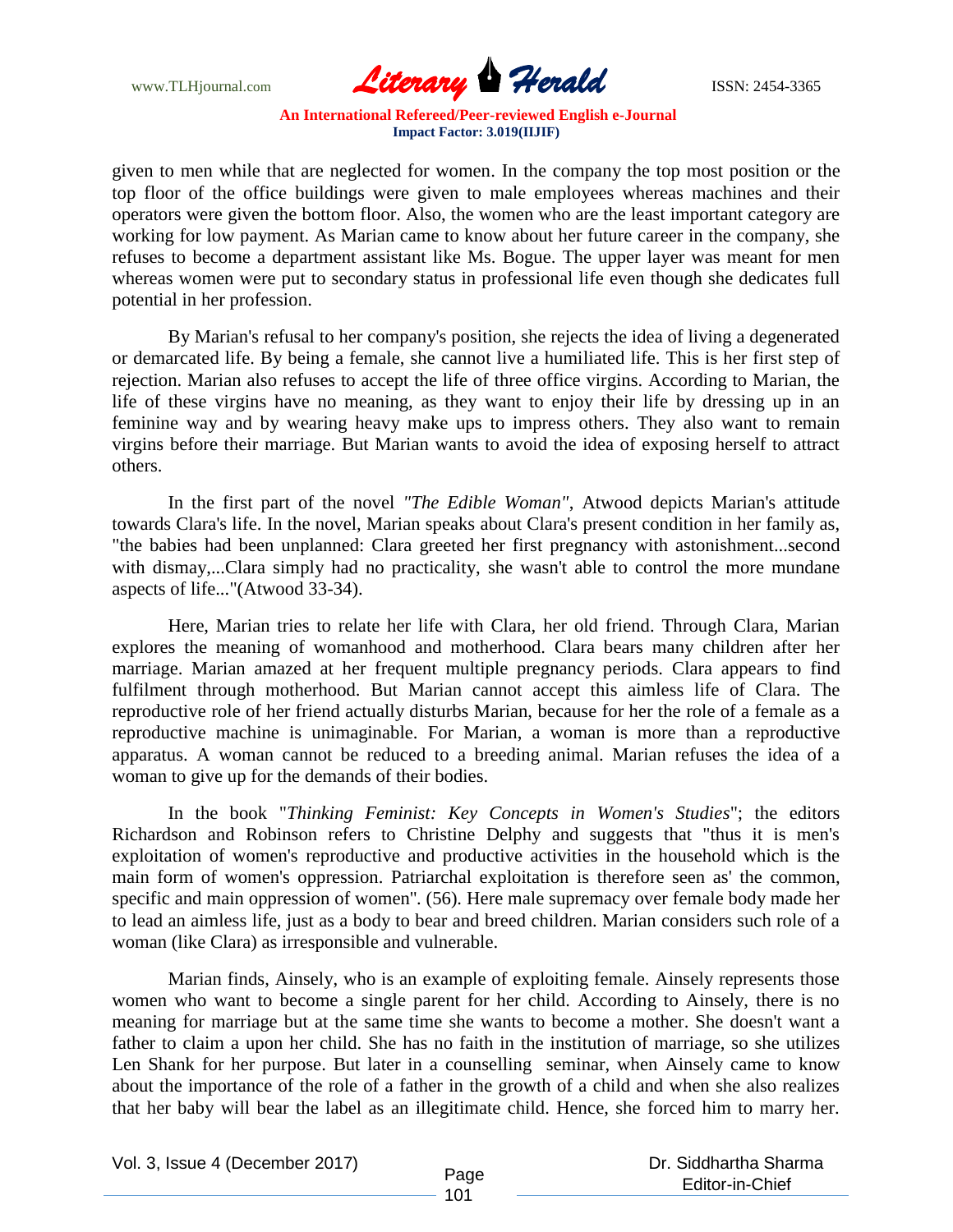www.TLHjournal.com **Literary Herald Herald ISSN: 2454-3365** 

Marian concludes about Ainsely that she is immoral. But Marian came to a trauma, that she cannot find a real identity of a female in any of these characters around her.

As a main reason for female identity crisis and alienation, Margaret Atwood carefully presents the aspect of male domination through Marian's (her protagonist) relationship with Peter, her fiancé. Peter is a person who wants to impose his desires and expectations on Marian. After their engagement, Marian was totally controlled and instructed by Peter. Peter considered importance only for her physical appearance while he ignores her emotional and psychological requirements. Peter actually wants to fulfill his need and sexual pleasure from Marian. Marian never rejected him as she doesn't want to annoy with him and she was also scared of him.

The book "*Thinking Feminist: Key Concepts in Women's Studies''*, according to Lacanian position, that, "identity is constantly disrupted by unconscious desires, women can never be totally successfully fixed within a patriarchal definition of femininity" (58). Here, this statement equates with Marian's experience that she always tries to adjust according to Peter's needs. Her desires have a secondary position while Peter takes the role of decision making. She completely left herself into the Peter's decision. Even though Marian wants to lead a healthy relationship with Peter, he couldn't understand her desire. She is forced to follow Peter without any argument or rebellion. "Women often get blamed if men sexually harass them, and in the way men's sexual violence against women has often been seen as an understandable, if not acceptable, reaction to female provocation" (85). This actually happens in Peter-Marian relationship. Even when Marian doesn't want to have physical relationship, she couldn't resist him from misusing her. More than that she is always neglected by Peter. Marian's subjective as well as submissive nature makes Peter more overpowering. She knows that her relationship with Peter is not comfortable and sustainable.

Atwood explores the pathetic condition of women's dependency on men through her novel. Through the character of Marian, she portrays the female burden which makes women an oppressed being. These experiences of subjugation and humiliation leads to split in her personality. Marian tries to accept he submissiveness and she while accepts Peter's proposal. When she listens to the hunting story from Peter, she feels sympathized with the hunted animals and she identified herself with the hunted animals. She wants to run away from Peter as she doesn't want to be a victim but she couldn't, as she lost herself.

Atwood, also explores that a woman is not only humiliated physically by a men but also mentally. There is a departure of body and mind takes place within woman like Marian. Her body is separated from her mind. Now she doesn't have any control over her body. She is directed by some other person like Peter. Her mind get suppressed. It is depicted in the second part of the novel by the change from first person narrative to third person narrative. This happens after she accepts Peter's proposal. Marian left merely as a possession for Peter. Here females are getting objectified. Their body is merely considered as objects for sexual pleasure for men. This issue is mentioned in the book, "*Thinking Feminist: Key Concepts in Women's Studies*.", as "crucial issues for the 1990's include women continuing to organize themselves...to resist the extension of the division of women into body parts , objectified, reduced to carriers of male genetic material...." (Richardson and Robinson 247). Marian's subjugation and suppression leads

Vol. 3, Issue 4 (December 2017) Page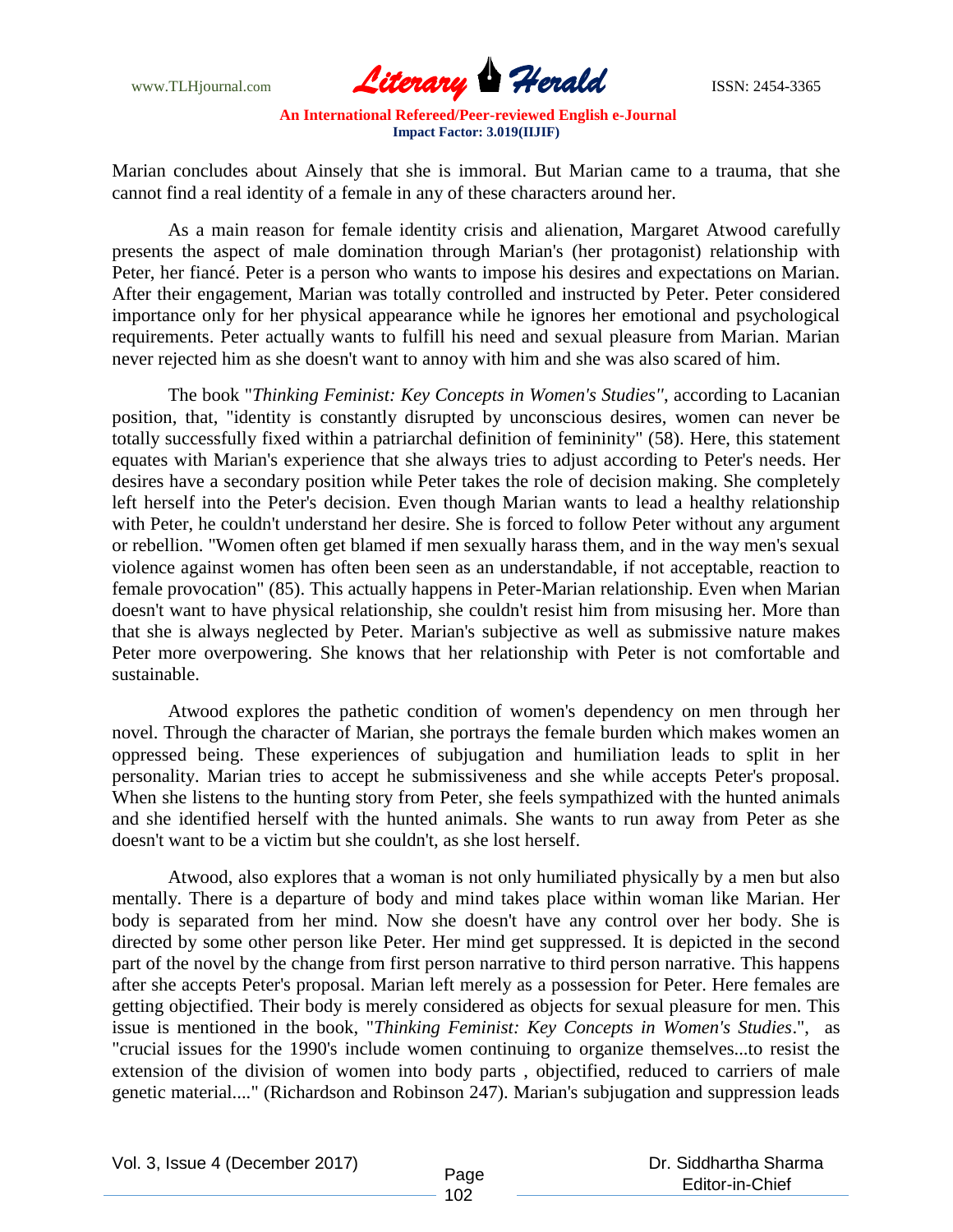

to lose her appetite. She started to reject food, first meat, then egg and vegetables. Through Marian's eating disorder it is evident that her emotional disturbances bring her to the brim of loss of appetite.

In the book *"Feminine Psyche: A Post Modern Critique",* Neeru Tandon refers to Robert Lecker's suggestion that, "Marian, stops eating for two reasons (a) her job with an advertising research provided by an artificial society, and (b) she equates the consumption of food with her feelings, she has been assimilated and exploited as female object".(88). Her body's decision to give up eating fills her with fear and disturbances. The gradual loss of control over her own self makes her increasingly conscious of her identity. She became alienated from her surroundings. She was frozen in the midst of Peter's expectations and desires. She went away from reality.

Marian compares herself with two childhood dolls. One was a rubber doll which she considered as her image presented in front of the society. It is a perfect symbol of femininity. The second doll was dark haired which represented her inner self. She finds that throughout her life she has been dominated by others so she couldn't rule her life according to her wish. Marian tries to reconstruct a new relationship to food. Her illness of non-eating is a symbol of denial of the patriarchal model of femininity. Atwood tried to draw the culturally defined conventions that lead to loss of female identity in the male society. She gave examples of patriarchy encroaching on female space to control the female body.

The limitations of a female is set by male and her female identity is her limitation according to a male society. But through Marian, it is evident that a woman naturally has large quantities of strength necessary to protect her own individuality. The hardships and humiliations of their daily life, brings up idea that all women are capable to raise their voice for themselves. In the case of Marian, Atwood, pictured herself realizations with the act of her restless quest to find her identity. Marian changed to a new woman who believes in her identity and individuality, after returning to her consciousness and reality. This occurs only by the unification of a sharp mind and body, i.e. only if body escapes from being consumed by others. So Marian at last get escaped from the trouble of identity split and alienation, it is evident through Atwood's employment of narrative techniques.

#### Consumption of Female Body: In a Global Feministic View

Sally J. Scholz in her book "*Feminism*" refers to Simone de Beauvoir's suggestion from the work "*The Second Sex*" (1949), "Representation of the world, like the world itself, is the work of men, they describe it from their own point of view, which they confuse with absolute truth."(71). Here according to Scholz, Beauvoir describes that women are still the "other" and the "second sex". In this contemporary world, women are given only a secondary position by the male dominated, consumer society. In this society she is used as a commodity for the male desire. Feminist all over the world with a common interest tried to wash out cultural setups, to eradicate the gender biased power distribution so that women get equal rights in society.

In the novel "*The Edible Women"* Atwood tried to explore the prominent issues and the hidden issue like considering female body as a toy in a consumer society. The issue of exploitation of female body as a consumable item is a symbolic representation of problems of

Vol. 3, Issue 4 (December 2017) Page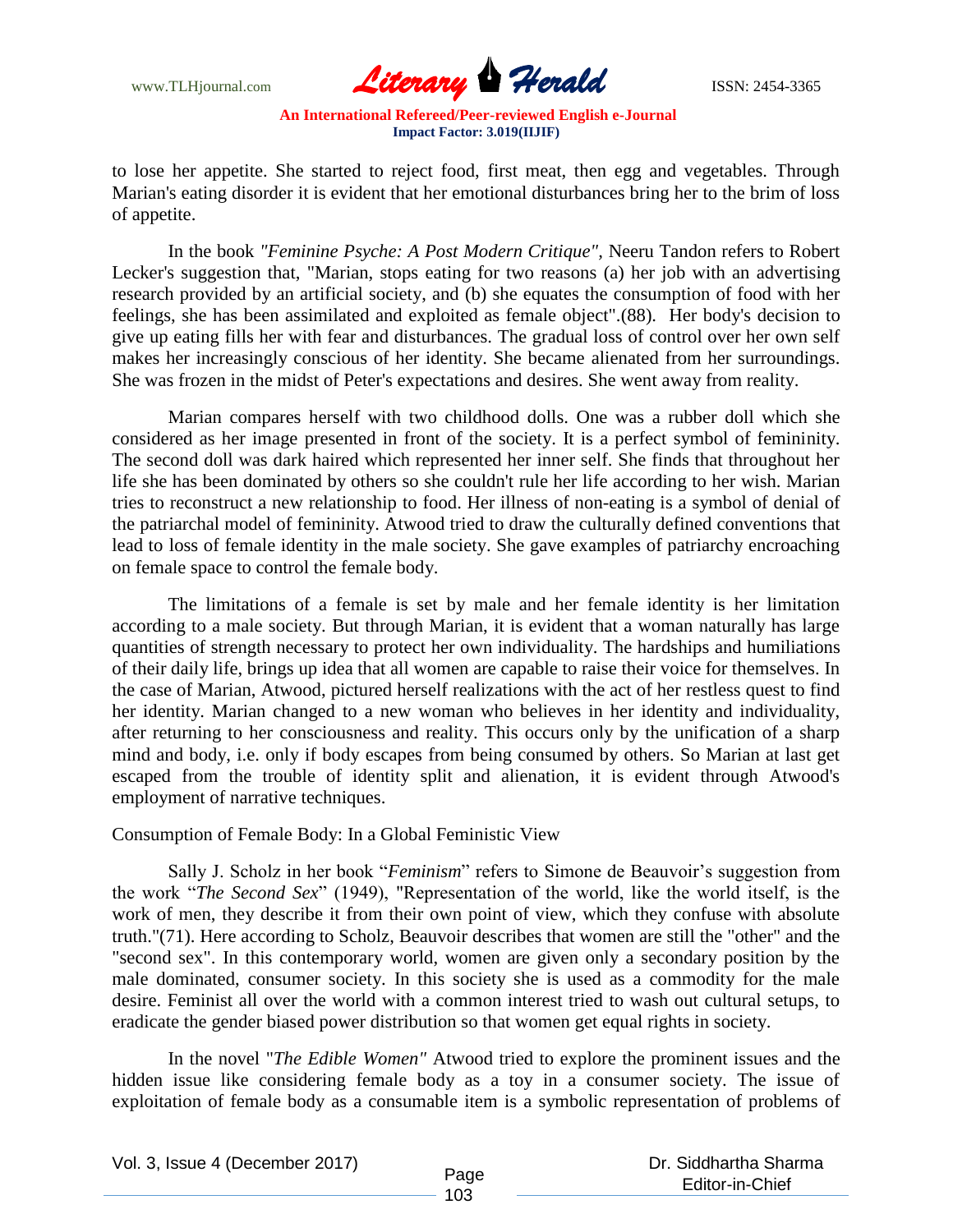

consumerism in the modern contemporary society. Atwood depicted the male hegemony and the suppression of female characters in the name of gender inequality.

While analysing the novel, the view point of consumer society is prominent. As the title itself meant "*The Edible Women"* is about the life of an ordinary woman, Marian McAlpin, the protagonist who develops an eating disorder. The review of the novel shows that "Ever since their engagement, the strangest thing has been happening to Marian McAlpin: she can't eat ... Marian ought to feel consumed with passion, but she really just feels... consumed". After getting committed with her fiancé Peter she feels that she"s been eaten up. Gradually, she experiences a difference in her mind and body as they detach from each other.

Marian's problem is same as a willing member of a consumer society. The problem starts suddenly when she identifies herself with the things being consumed. Her loss of appetite shows herself loss. It also meant loss of her freedom. This leads her to a mental trauma. That is, the gradual loss of appetite is a physical disorder results to a psychological disorder. Duncan who meets Marian during her survey in Seymour Surveys points out her restlessness and refusal to take food (eating disorder). Atwood tries to explore the idea of revolts against the dominating patriarchal society, by employing her eating disorder. By meeting Duncan, Marian takes up a turning point in her life and starts finding her true self.

In the book, *"Feminine Psyche: a Post Modern critique"* Neeru Tandon refers to Anshul Chandra"s suggestion from the essay, "Cry, The Peacock and The Edible Women- A Comparative Study", that "The second part of the novel shows deep penetrative probe in Marian"s psyche, ...had let herself be sold as some kind of a desirable commodity...We see her losing control over her mind and body. Now Marian feels that Peter wanted to transform her according to his needs and happiness...She thinks that peter is a destroyer of her individuality and identity."(87)

Here Marian tried to define herself status as below an individual. She feels that she is getting reduced to an object as well as a mindless body. As novel progresses, it seems that her interaction with the outside world, with men, especially with Duncun. Here it is understand that Marian"s realisation of self- enhances a sort of awareness of the individuality. At the same time, there is an urge within her to establish her lost identity.

As the story move on the novel has other references to consumerism, woman"s body and its exploitation by men. By the end of the first part of the novel, said in a first person narrative, Marian gets engaged with Peter and experiences a feeling of alienation and self-lose from coworkers, friends and from her living atmosphere. In part two, which is the longest part of the novel said in a third person narrative, shows Marians eating disorder getting more critical and complex. She not only loses the ability to eat anything but also haunted by the idea that she is being consumed by others. At the end of part three, Marian bakes and serves a cake in the shape of a woman that is, an "edible woman" to Peter. It symbolises that she rejects him as her life partner. We can also witness Marian's emergence from the clutches of Peter. By regaining the ability to eat she once again become the speaker of novel. It is represented through the use of first person narrative in the third part. According to Chesler, in the "*Feminine Psyche: A Post*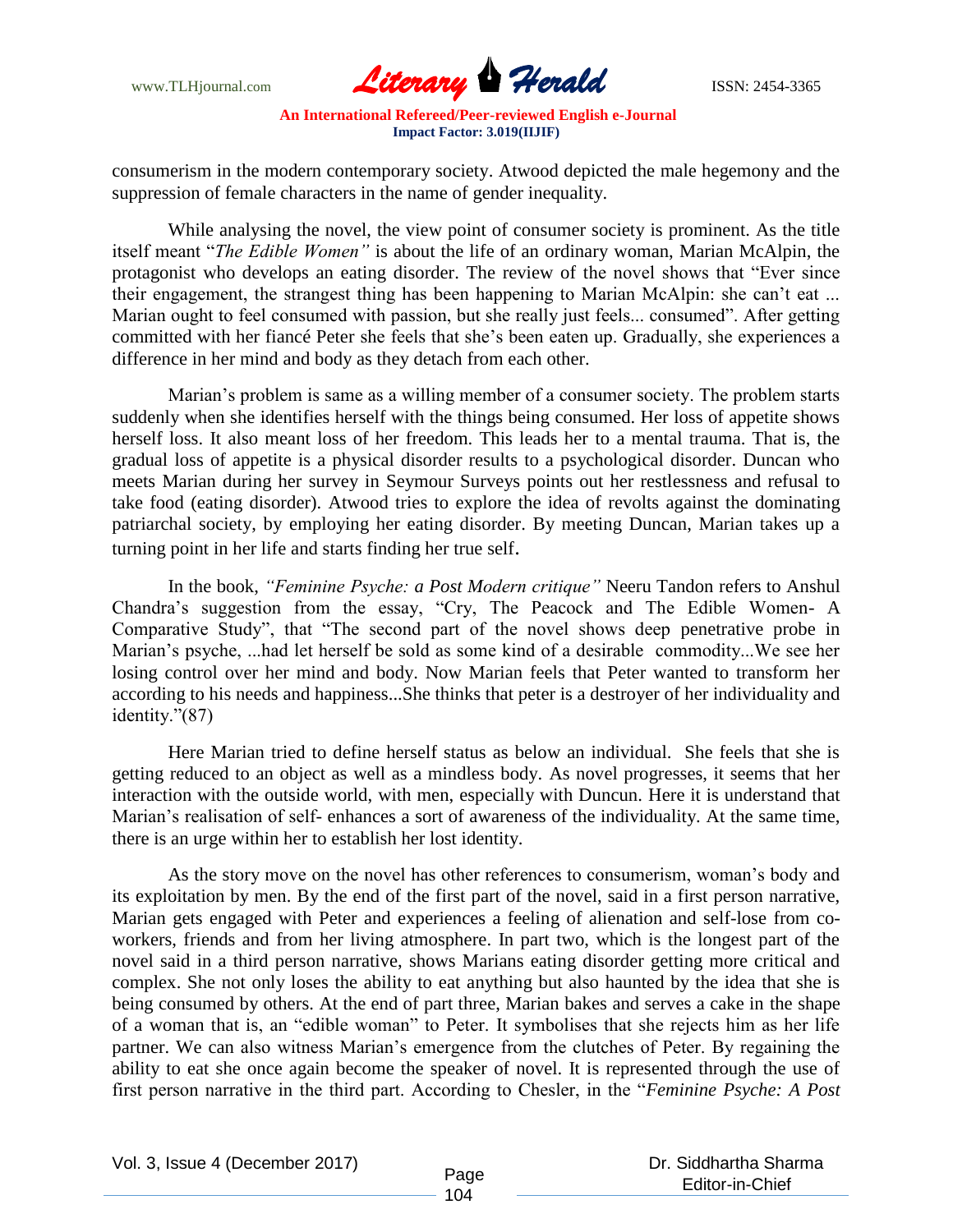

*Modern Critique*", "Atwood"s protagonist is in her madness that she, 'gives birth to ...herself anew." Marian rejects her passivity and refuses to be a victim."(89) In the end of the novel, the act of consuming is interpreted as an act of defiance as well as liberation or as an act of her revolt against both economic and social capitalism.

In the book "*Thinking Feminist; Key Concepts in Women's Studies*", Richardson suggests that, "...sexuality have tended to emphasise how sexual relations are determined by unequal power relations in society...that sexual relations also determined those unequal power relations... sexual relations both reflects and serve to maintain women"s subordination... how male dominated sexuality constrains women in virtually all aspects of their lives."(75)

In the relation of Marian with Peter, it is evident that there is a gender inequality between them. At the beginning, Marian found a rescuer in Peter and Peter sees in her a sensible woman and expects her to have individual thinking. When he proposed her, he explained the reason, that he needs a wife to boast of his collection of guns and cameras. He keeps addressing to Marian's admiring qualities like her common sense, independence and uniqueness from other typical women. Peter at the same time tried to attribute an identity upon Marian which is convincing to his conditions. By this time, she feels that her identity was taken away from her.

By the loss of identity, she feels alienated and just being reduced to an object for male gaze. This imprints an image of being victim. Here woman become vulnerable in a consumer society. Her identity as woman is fully based on her sense of self-ness. There is no use if she retains her identities like nationality, class, race, and language, if she is devoid of her basic identity as a woman. In patriarchal society, the primary identity as a woman is necessary to create an individual space for females. It protects her from being eliminated.

When Marian viewed Peter as a hunter and herself as the hunted rabbit, she loses respect for him and instead, she became afraid of him. It is a symbol of her conscious awareness against victimisation. Because man is imagined as a predator or as a hunter of woman. She considers him as a predator who hunts her for economic profit and selling her body and mind in the commercial market of consumerism. In the book "*Thinking Feminist: Key Concepts in Women's Studies*", Richardson suggest that, "Feminist theories of sexuality are not only concerned with describing the ways in which our society; they are also concerned to identify how sexuality, as it is currently constructed, relates to women's oppression".(83). Here shows the definite boundaries between masculinity and femininity. The power that women have over their body reflects social particularities. That"s why Marian undergoes identity split and later she become able to her diseased body to achieve a new identity. In other way she tried to escape from the restrictive forces that Peter put on her. At the same time she needs to escape from the feminine body as it resembles the power and control that Peter has on her. It symbolises the power that man has over animal.

It is clear that, Marian has went through psychological and emotional crisis of identity. Later she finds herself as a commodity when she felt that she is being consumed. It is clear from her words to Peter, after regaining her identity. By the end of the novel that, "You have been trying to destroy me, haven"t you", she said. "You have been trying to assimilate me. But I have

Vol. 3, Issue 4 (December 2017) Page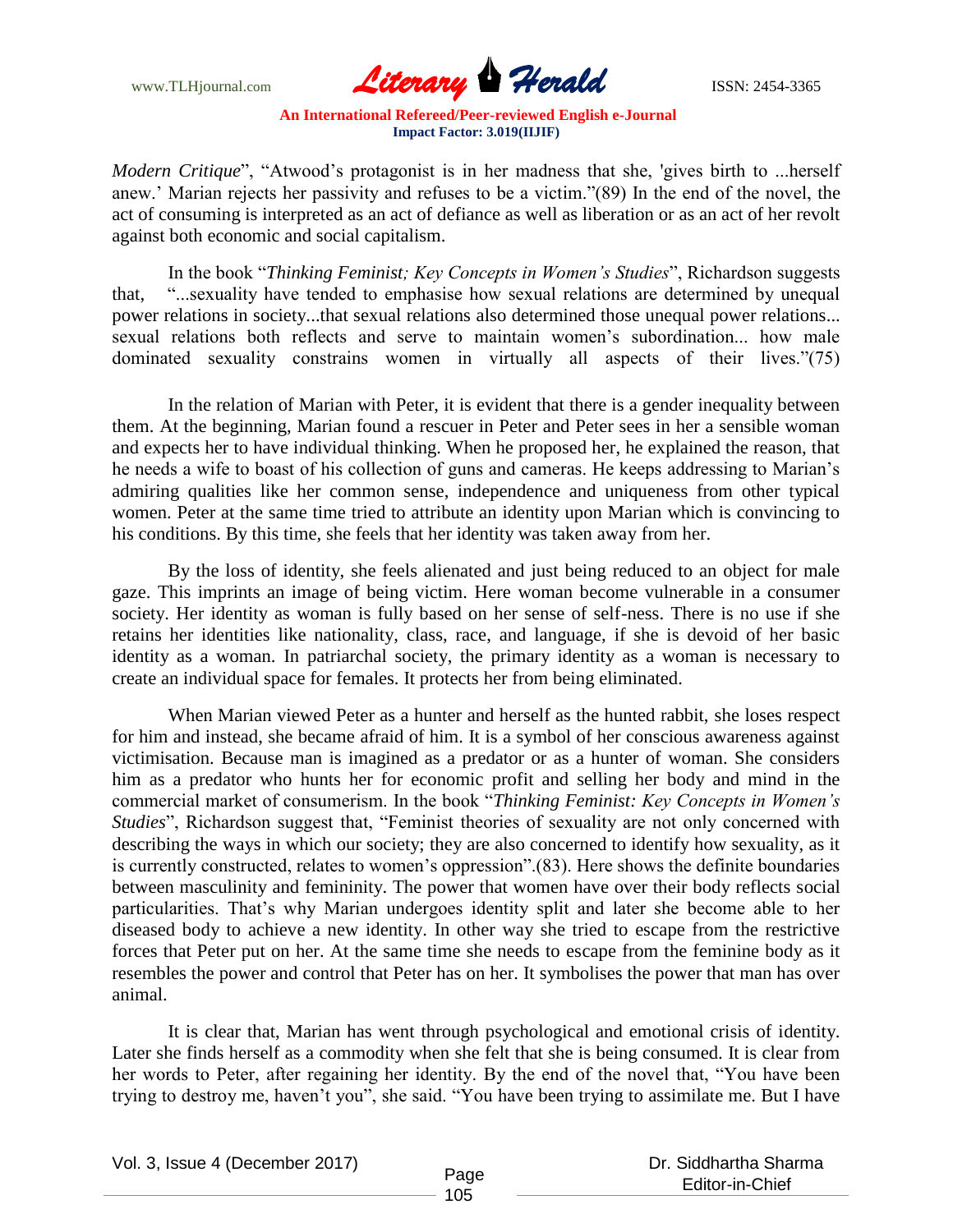www.TLHjournal.com **Literary Herald ISSN: 2454-3365** 

made u a substitute, something you will like much better. This is what you really wanted all along, isn't it? "Here Marian claims that she was consumed by Peter. Actually by giving the idea of consumption Atwood really attempts to make the sense that consumption as the fulfilment of oppression, rejection and distinction of mind and separation of identity.

In the book *"Literary Theory and Criticism"*, Patricia Waugh refers to Judith Butler"s words to state Beauvoir"s idea that, "In the highly influential book *"Gender Trouble"* (1990) the gender theorist took Beauvoir"s idea of self and other, along with the statement "One is not born, but rather becomes, a woman', and developed an argument about the fluidity of gender." (338). Here the concept is that woman and the animal"s otherness is constructed by a culture that tries to neglect women"s original nature and importance. It vaguely points out to the idea of split identity and consumable object, by merely transforming animals into meat and they were renamed according to their body parts. This actually changes its identity as an animal. A woman"s continual production and usage gave her the same transformation in her identity.

In his book Richardson states that, "To say that sexuality is socially constructed means that our sexual feelings and activities...and our sexual identities, are not biologically determined but are the product of social and historical forces. Sexuality is shaped by culture in which we live..." (78). He says that more than the idea of a real woman, the image created by the interest of a culture gives a two dimensional status to woman which threatens her existing social roles. Marians escape from Peter is actually the rejection of masculine characterises that inherited by men. Her escape from external forces reflects her later retreat from society. It is evident through her body"s complete rejection of food.

Another incident of Marian"s consumption is when Peter attempts to photograph Marian in her red dress. Marian felt fear the danger and she resisted as she interpreted the fear of humiliation as she was arranged by Peter's lens (eye). Marian recognises herself as a target for male gaze. This may leads to the condition that she will be silenced, or renamed for consumption as a commodity and may be absorbed by Peter"s instructions. According to western society it is the permanence of biologically determined roles, reinforces an attitude of man-woman gender sexuality as unchangeable. Also Simon de Beauvoir argues that a woman's reproductive capacity limits her to a passive of body. When we go through the existing cultural value systems and taboos, women are aligned with an animal"s status, as they are not considered in terms of reason and intellect. So they never raised their voice but resist in a silent distinctive manner. In Marian"s case, when she was caught in front of Peter"s gaze, she was also caught within the fear of being consumed through justifying the use of the camera. Peter"s suggestion to take a snapshot created an anxiety in Marian that explores her trauma between resistance and acceptance. She feels uncomfortable with people who possess power over her.

The anxiety in Marian"s behaviour, is the result of her resistance towards consumption. This anxiety can only be resolved by adjusting the conventional practices. Still Marian feels some commitment to the standard norms that has been set by Peter. It is evident when she wore red dress. Here unknowingly she becomes a partner of her consumption. When Marian eats the valentine cake, she feels an anxiety of consumption. The consumption of the cake suggests her subordination to the cultural codes set for male female relationships.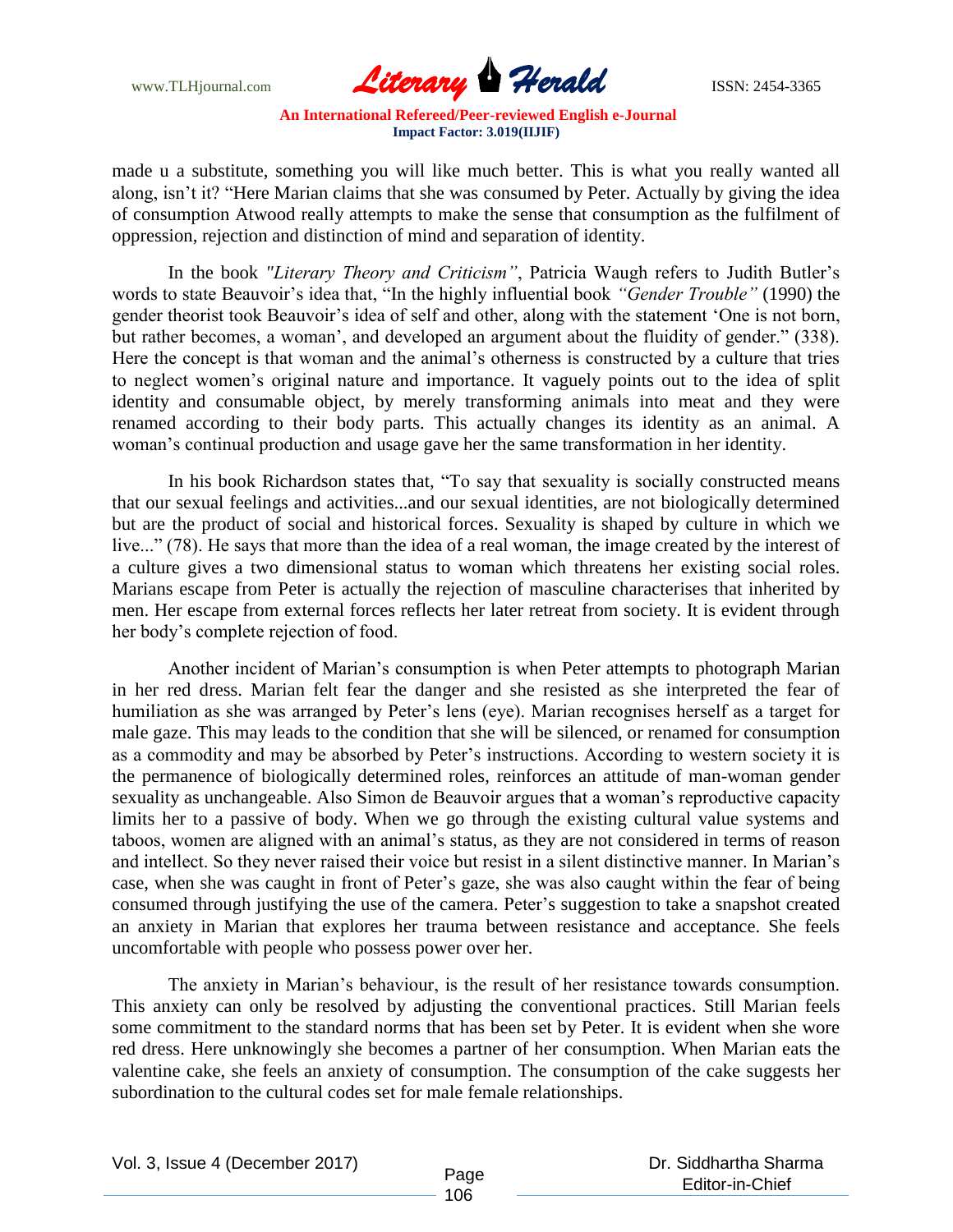www.TLHjournal.com **Literary Herald Herald ISSN: 2454-3365** 

Atwood evokes the idea that woman make themselves as targets for male consumption by taking an image of a prey to be consumed. Here comes the comparison of females with animals as both were consumed with assign of male success. The bodies of animals and females are covered for their male consumers. It is evidently stated by Margaret Marshment in "*Representation of women n Contemporary Popular Culture"*, in the book "*Thinking Feminist: Key Concepts in Women's Studies",* that "Cultural definitions identifying femininity with physical "attractiveness" compound this identification." Marian"s consciousness to resist the notion of herself as prey even though she puts herself to a self-slaughter condition. When Marian faces the eating disorder, Peter is still able to have food. It is because Peter is able to look at the steak. Like this he observes Marian not as a soul but as flesh to be consumed. Marian also visualized the manliness associated with control, cleanliness and efficiency that can be seen in Peter while his brutal act of killing the animal the polite mannerisms of slicing, chewing and swallowing the steak. The man's aggressiveness is pushed out through the reshaping of his victims.

From the novel it is evident that Peter's and Marian's attitude towards their food. "She looked down at her own half eaten steak and suddenly saw it as a hunk of muscle...Peter raised his head smiling...he said, I sure was glad to get that steak inside. A good meal always makes you feel a little more human". When Peter is pleasantly conscious of his own superior capacity, Marian unhappily watching Peter"s steak that disappear into his mouth. Here, Peter notices Marian as his prey and consumes just like a steak. Marian imagines the steak with the diagram of a cow with different body parts labelled and she relates her suffering and conception through the animated picture of a cow.

From this nature of Peter, while eating the steak by dividing it into neat accurate pieces that symbolises fragmentation and consumption of Marian. This process of eating shows male strength and power. Peter's appetite is unending i.e. his unending desire leads to women's exploitation. The fork used by Peter represents Marian"s consumption after her fragmentation, which refers to the complete destruction of her mind and body. When she wore the red dress with the interest of Peter and she went to hotel with Duncan, people mistook her as a prostitute. This is the highlight of humiliation of female value. It is an image through the eye of a consumer society. The act of prostitution as business of selling female body as commodity for pleasure. At the end of novel, Marian is served with humanity and exist as representing her selfness. To refuse the threat of being consumed, she bakes a cake in the form of a woman. It is a symbolic act as once it was an object of consumption and later as an object of liberation. While eating the cake Marian declares that she is rejecting her femininity by coming out of her bodily disorders and disabilities.

## **Conclusion**

In the book "*Thinking Feminist: Key Concepts in Women Studies"*, Richardson and Robinson refer to Jackie Stacey as, "the question of universals and particulars is not only relevant to looking at women subordination however, it has also been an important and component in debates about women"s resistance to patriarchal control." (60). Women all over the world without any distinction of whether a feminist or not, have put forward some resistance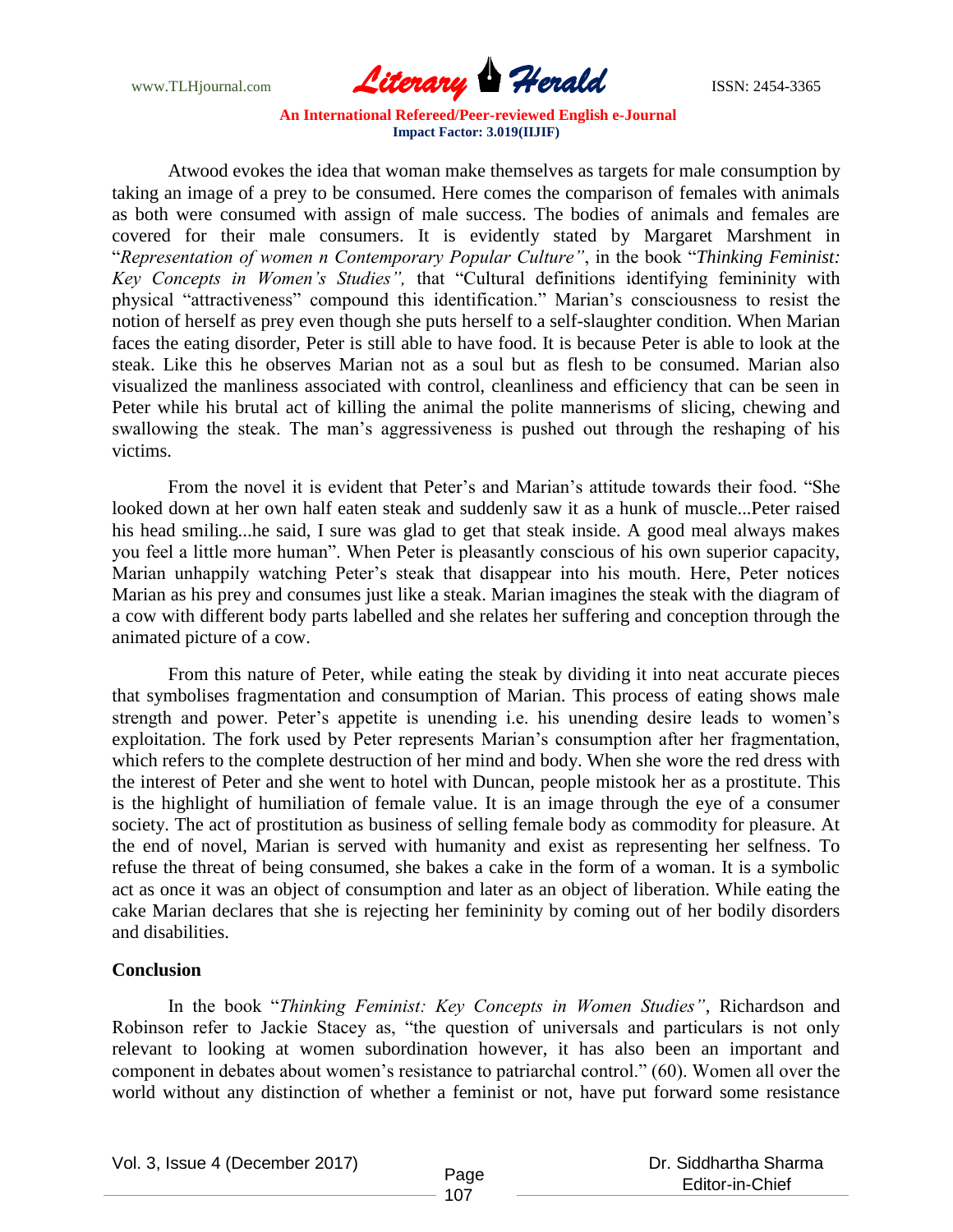

against the cultural and patriarchal control that play upon them. "Women"s resistance have also been linked across national boundaries." (61). Women shared their commonalities in their life and experiences. From these commonalities they framed their manner of resistance. Sometimes these resistances took the form of some movements like liberation movements. "Some feminists have emphasized the similarities between women"s position in different societies, challenging the narrow focus of some feminist analysis, which ignores the international dimensions of women's resistance." (61). There exist similarities in women's challenges and oppressions. It is a need to focus on these similarities within an international ground. Even though there exist dissimilarities within women, their experience of subjugation and oppression shares similarity within the male dominated society. Even if women are from different social status race, caste, identity and cultural representation, there exist "the assumption of a shared collective identity amongst women as a group who have a certain set of interest in common." (65).

"Globally, this is clearly true: a multifaceted oppression requires a multifaceted response" (137). To make a response towards oppression and discrimination women should move into the main stream. This is the task of feminists who are activist in the global perspective. "Women"s international meetings are important occasions for both dissent and agreement. Women"s experiences of reproductive technologies...and sharing knowledge and participating in confrontations between opposing view points can increase consciousness and move theory and politics forward."(247). Only by the get together of women, they could consider each other as sisters, to achieve the quality of movement which is politically developed and strong. If women acquire a sense of sisterhood, which is necessary in a global feministic dimension, they could make their activities responsive and resistive towards the dominant societies and ideologies. The strength of sisterhood among global feminists existed through commonalities in their lives. This produces such commonalities even in their activities too. In the book "*Feminism*", Sally J. Scholz refers to Susan Mullar Okin's suggestion that "women's activists all over the world sought connections between women."(133). It is actually the process of globalization of feminism by giving the sense of global sisterhood. "Global feminism as a movement looks at issues that affect women globally or consider issue from a global perspective."(135). Globally women faces common issues like sexual abuse, sexual violence, domestic violence, human trafficking such as selling off women and children, killing of female child, legal, political and cultural oppressions. All these issues are faced by women across the globe without any distinctive boundaries of class, colour and race.

In the work "*Feminism is for Everybody: Passionate Politics"*, Bell Hooks suggests that, decolonized feminists perspective would first and foremost examine how sexist practices in relation to women"s bodies are globally linked.(47). This is what indirectly Atwood tried to explore in her novel. Even though she wrote the novel in a second wave feministic view, it leads its concept beyond the era and extends its importance and validity to post feministic period. Through the life of Marian McAlpin, Atwood connected her sexual life with life threatening eating disorders which shows the direct consequences of a male dominant culture. This would emphasize sexism, misogyny and also globally mirrors other practises against femininity. Atwood also tried to explore the idea of viewing feministic issues in a global perspective for women"s collective actions and resistance. These collectiveness leads women"s issues to a universal level. As female"s have their own roles to conduct in a male society, which is depicted

Vol. 3, Issue 4 (December 2017) Page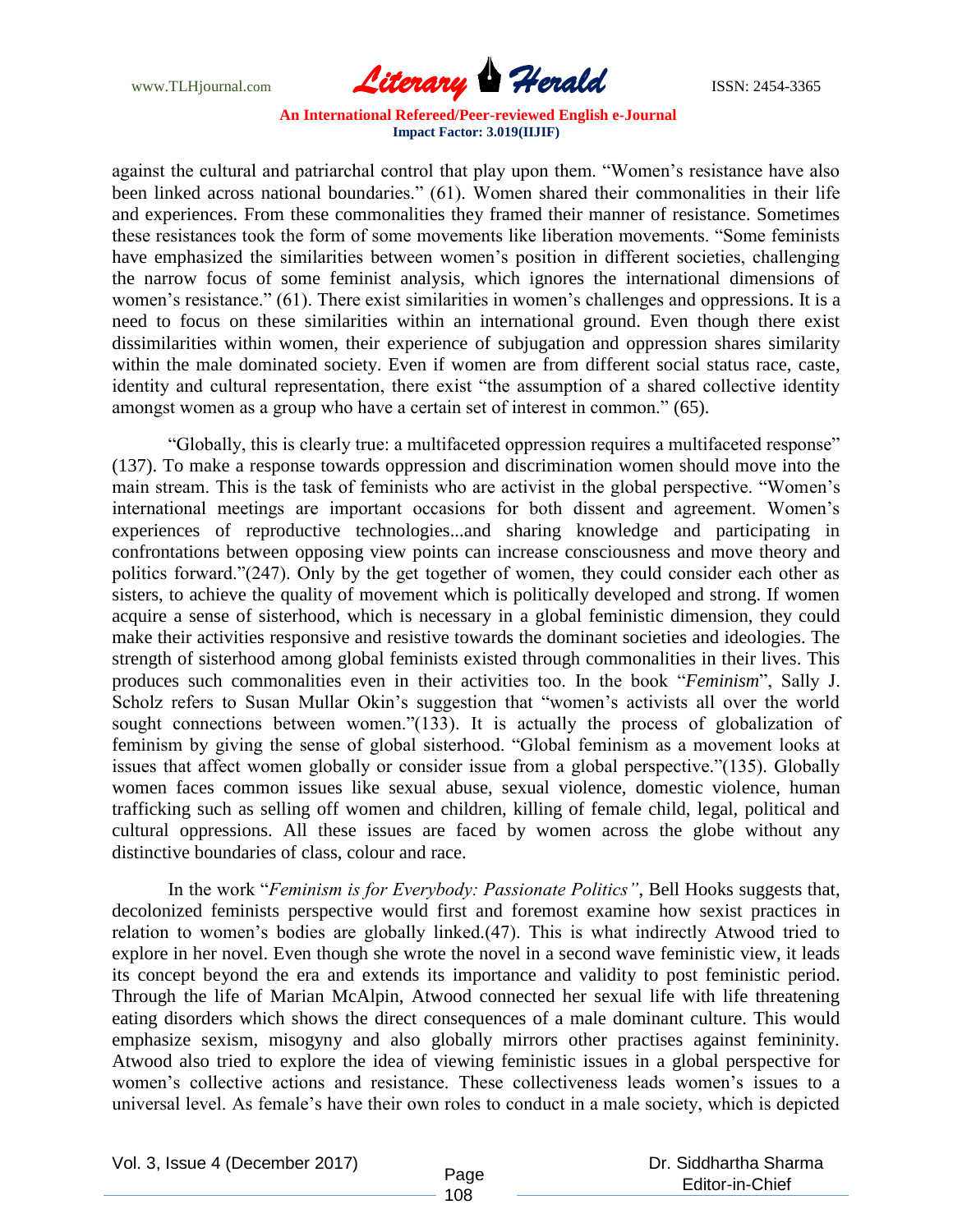

in the novel through Marian baking a cake in the shape of a women signifies that she can empower herself to play her role. So by globalizing these feminist problems, it is not only a female's issue or a women's concern, for feminism is not just a women's issue but it is for everybody.

# **Work Cited**

- 1. Atwood,Margaret. *The Edible Woman*. USA: Anchor Books A division of Random House New York, 1969. Print.
- 2. Bharti,Sushma. *Critical Essays on Indian English Literature*. New Delhi: Swastik Publications New Delhi, 2014. Print.
- 3. Freedman,Jane. *Feminism*. New Delhi: Vinod Vashishtha for Viva Books(P) Limited,2002. Print.
- 4. Hooks,Bell. *Feminism is for Everybody:Passionate Politics.* Lib of Cong, 2000. web.16 Feb 2016<http://excorad feminisms.files.wordpress.com/2010/ 03/bell\_hooksfeminism is for everybody.pdf  $>$
- 5. Jain,Jasbir. *Women in Patriarchy.*New Delhi: Rawat Publications Jaipur, 2011. Print.
- 6. Kelkar,Meena and Deepthi Gangavane,eds. *Feminism in Search of an Identity.* New Delhi: Rawat Publications Jaipur, 2003. Print.
- 7. Mouda,Ashra Sultana. *The Woman's Body and Consumer Society-A Feminist Reading of Margaret Atwood's Edible Woman.*The Indian Review of World Literature in English, Vol 7. No 1 (2011):n.pag.web.16 Feb 2016.worldlitonline.net/the-womans.pdf
- 8. Rajimwale,Dr.Sharad. *Contemporary Literary Criticism*. New Delhi:Rama Brothers India Pvt. Ltd, 2005. Print.
- 9. Rathod,Ranjith Singh G. *Reintrepreting Canadian Literature.* New Delhi: Swatik Publications New Delhi,2013.Print.
- 10. Richardson,Diane and Victoria Robinson,eds. *Thinking Feminst:Key Concepts in Women Studies.*New Delhi: The Guild ford Press New York, 1933. Print.
- 11. Scholz,Sally J. *Feminism.* UK:One World Publications UK,2011.Print.
- 12. Talwar,Sri Rashmi. *Woman's Space: The Mosaic World of Margaret Drabble and Nayanthara Sahjal.* New Delhi: Creative Books New Delhi,1997. Print.
- 13. Tandon,Neeru, ed. *Feminine Psyche: A Post Modern Critique.* UP: Atlantic Publishers and Distributors (P) Ltd,2008. Print.

| Vol. 3, Issue 4 (December 2017) | Page |
|---------------------------------|------|
|---------------------------------|------|